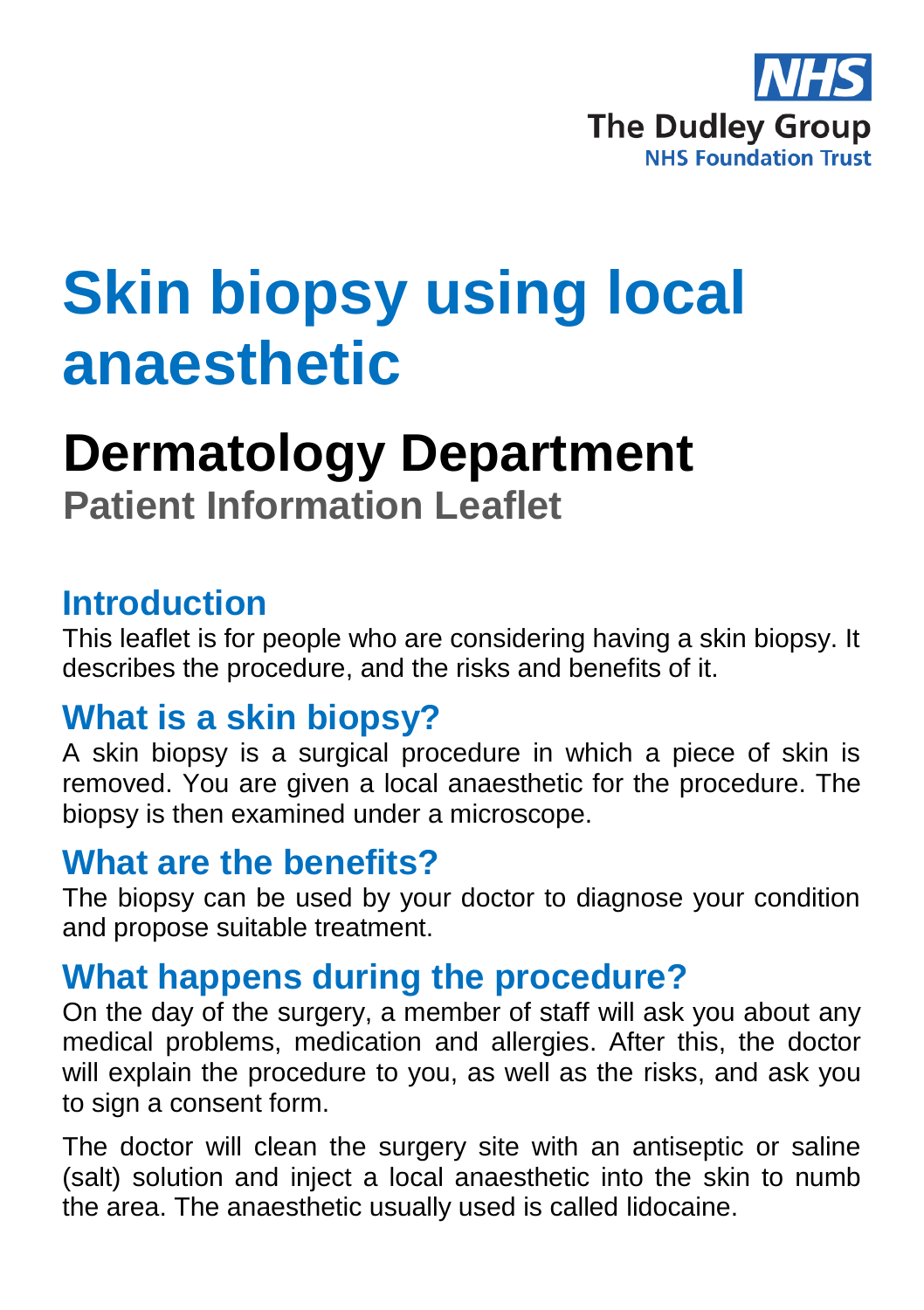The injection stings but this sensation lasts for only a few seconds. If the area is hairy, we may need to clip it. You will be fully awake for the procedure.

A sharp instrument is used to cut or scrape the skin. The size and shape of the piece of skin removed will depend on your condition. Your hospital doctor will discuss this with you. A procedure called cautery may be used to stop bleeding. Some wounds need to be stitched while others are like a graze and do not need stitches.

A dressing is usually applied at the end of the procedure.

# **How long does it take?**

The appointment usually lasts approximately 20 to 45 minutes.

#### **What happens next?**

The sample of skin is sent to the laboratory for analysis under a microscope.

## **What are the risks?**

As with all surgery, this procedure carries some risks and complications. It is important that we tell you about these risks so that you have the information you need to make a decision about the procedure.

The common risks are:

- **Pain:** Once the skin is numb from the local anaesthetic, you will not feel any pain although you will feel pressure. When the local anaesthetic wears off, the wound may become sore. You can take a painkiller like paracetamol for this (always read the label; do not exceed the stated dose). The soreness usually improves gradually over one to two days.
- **Bleeding:** The surgeon will stop any bleeding during the procedure. Rarely, the wound bleeds after the surgery. If this happens, you should put a sterile gauze or clean handkerchief over and around the site and press firmly for 20 minutes. If the bleeding does not stop when you do this, please seek further advice (see the box below 'If you need advice').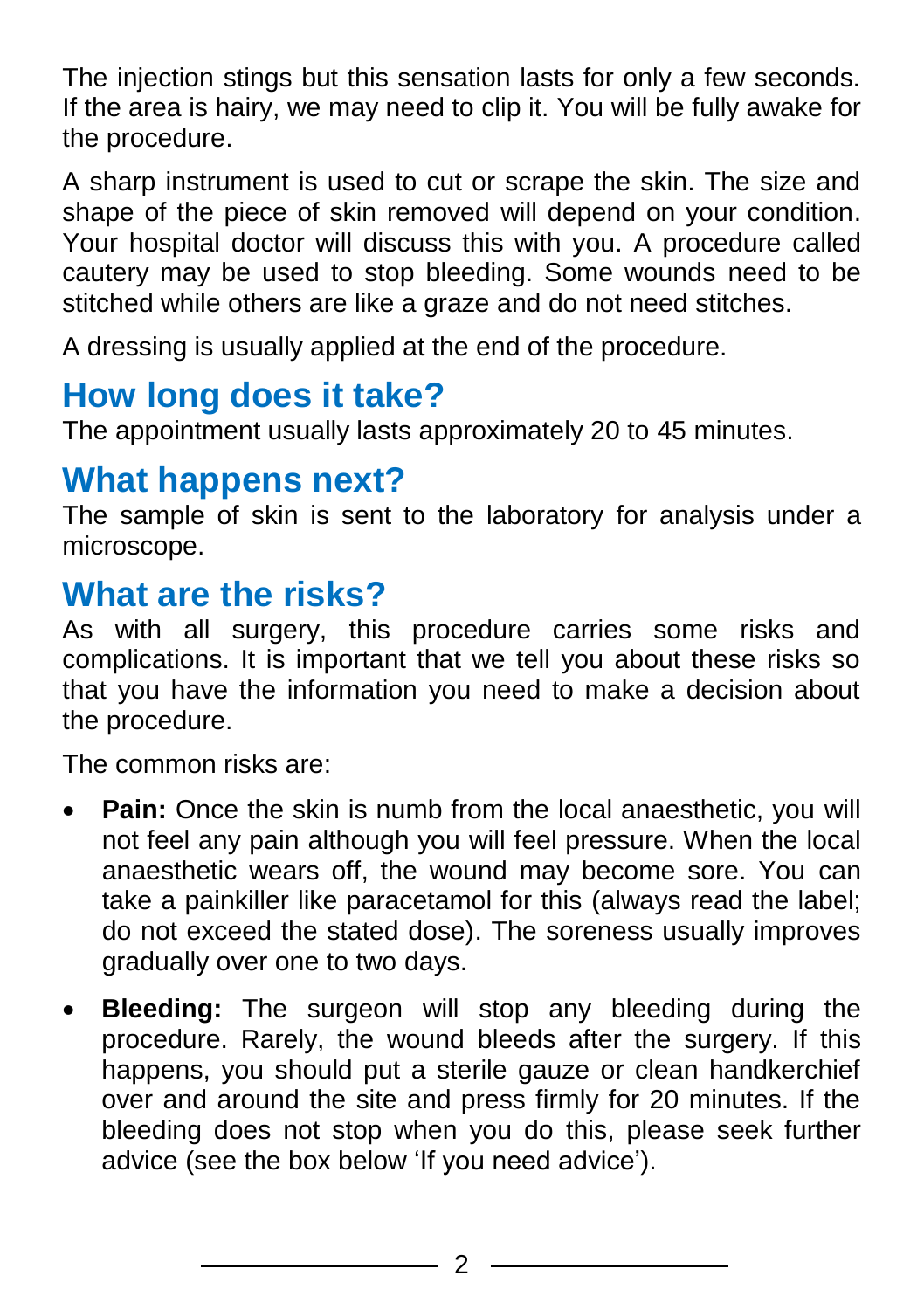- **Infection:** The wound may become infected. The symptoms of this are increasing pain, redness and swelling in and around the area. You may also have a yellowish discharge or fluid coming out of the wound. If you think you might have an infection, please seek further advice (see the box 'If you need advice').
- **Scar:** You will have a scar after the procedure. Your hospital doctor will discuss this with you. Surgery on some areas such as the chest and shoulders can sometimes result in lumpy scars.
- **Delayed or non-healing wound or ulceration:** Some wounds, particularly those on the lower leg, may take a long time to heal or may not heal after the procedure. If this happens, you will need to have regular dressing changes under the care of your dermatologist or GP, to help with healing.
- **Other risks:** If there are any risks that are unique to your condition, your hospital doctor will discuss these with you.

#### **If you need advice, contact:**

9am to 5pm, Monday to Friday:

- Dermatology Department on 01384 244799 or
- Your GP

Outside normal working hours:

- NHS 111
- Your local walk-in or urgent care centre or
- Your nearest Emergency Department (A&E)

#### **How do I prepare for the biopsy?**

It is a good idea to have a shower or bath before coming for the biopsy as after the surgery, you may be asked to keep the wound dry for a few days.

You can eat, drink and take your usual medication as normal. Continue taking any blood-thinning medication like aspirin, clopidogrel or rivaroxaban, unless you are given instructions not to.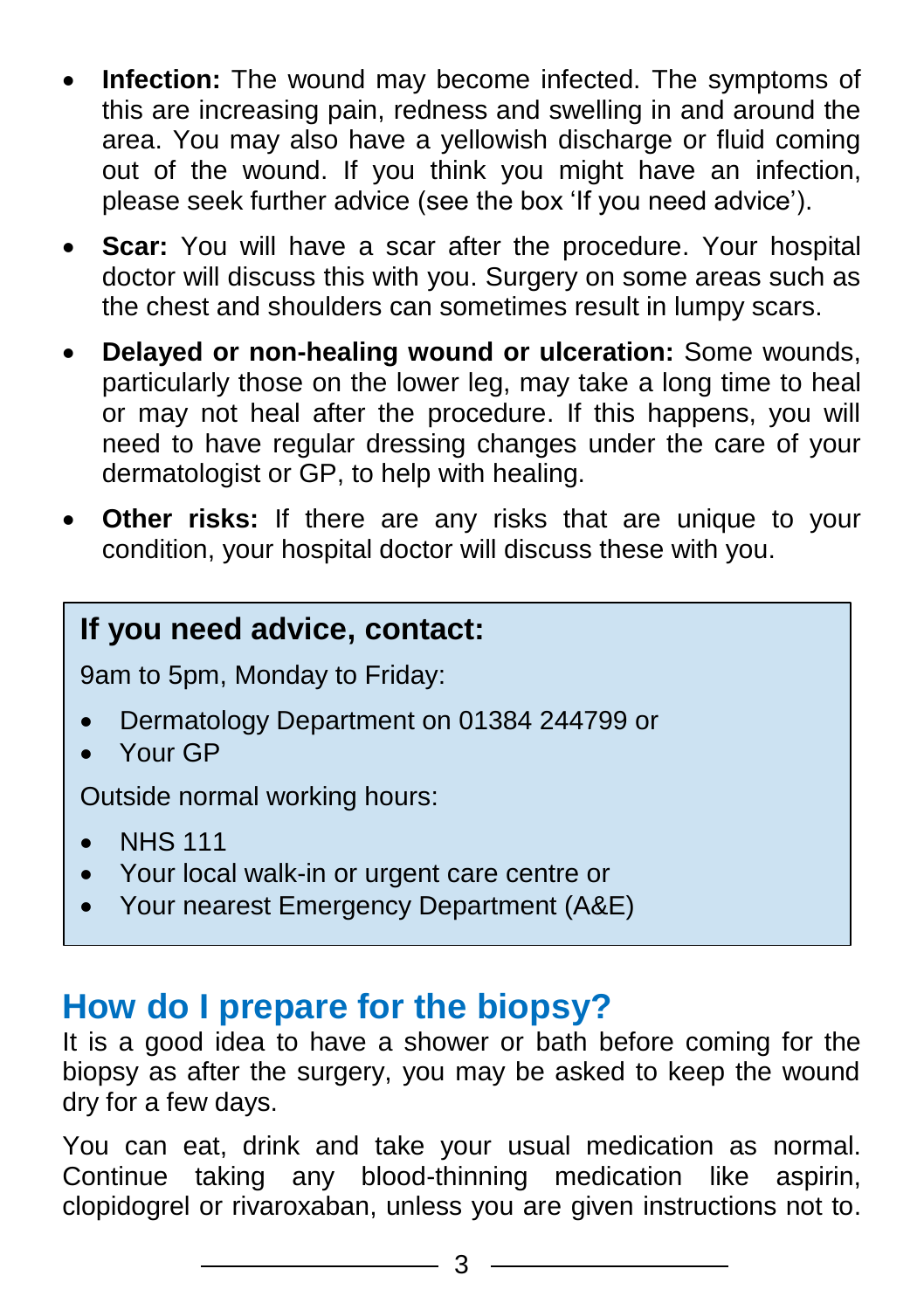If you are on warfarin, check with your skin doctor whether you need an INR test a few days before the surgery.

You can bring a relative or friend if you want. They can stay with you when the doctor is discussing the procedure and taking your consent. However, they will be asked to stay in the waiting area during the actual procedure.

Please bring a list of your medications and details of any allergies on the day of the biopsy. Tell the doctor on the day if you have a pacemaker.

If you have a holiday planned, please tell the doctor before the biopsy as it is best to have any stitches removed before going on holiday abroad. If this will not be possible, please discuss this with your doctor. If you need medical attention while you are abroad due to this surgery, this may have an impact on your travel insurance.

## **What happens after the biopsy?**

You may have to wait in the waiting area for approximately 10 to 20 minutes. A member of the nursing staff will then check that your wound is not bleeding and give you advice on looking after the wound, changing the dressing, showering and stitch removal.

You will be given a wound care information leaflet before leaving the department. This has the Dermatology Department contact phone number for any queries.

Eat, drink and take your medication as usual. Continue taking blood-thinning medication like aspirin, clopidogrel, rivaroxaban or warfarin, unless you are given instructions not to. If you smoke, consider stopping it as this will help your wound to heal. Please ask a member of the medical or nursing team if you want to be referred for advice on stopping smoking.

If a family member or carer is available to support you for a day or two after the procedure, please consider asking for their help if you need it.

If the biopsy has been taken from an area close to a joint, or if you have had a large piece of skin removed, take it easy with exercise, bending the area and lifting anything heavy (including shopping bags) until you have the stitches removed.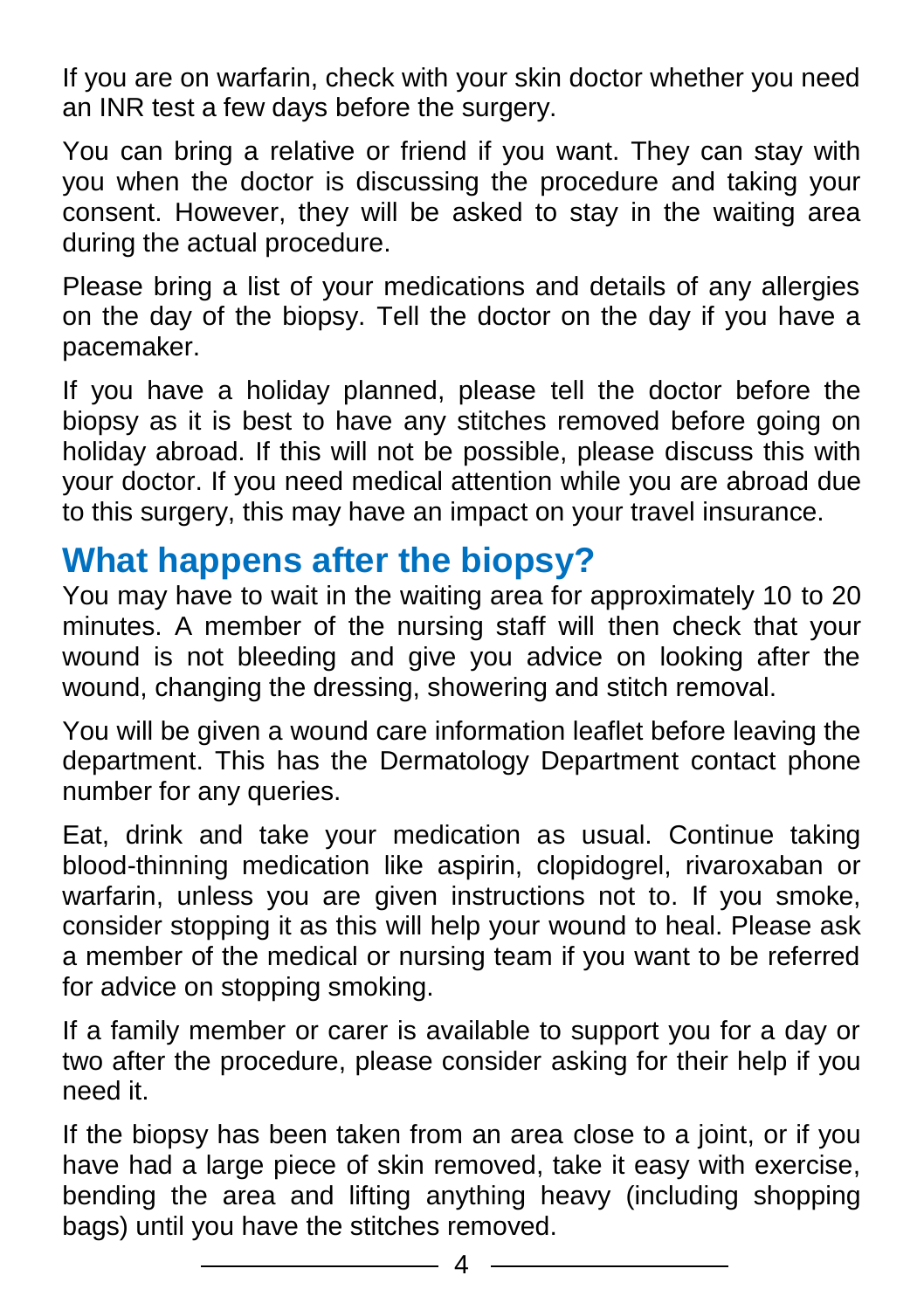If possible, it is a good idea to avoid this for three to four weeks after. This reduces the risk of the stitches or the wound giving way. If your work involves these activities, consider discussing this with your employer.

Please keep the dressing clean and dry. Change the dressing as advised. If you have any stitches, these usually need to be removed after five to 14 days, depending on the area. Usually, this is carried out by the practice nurse at your GP surgery. You will need to arrange this.

# **Driving**

The DVLA advises that you can drive before and after skin surgery that is carried out under local anaesthetic, if you are safely able to control the vehicle. However, you should not drive if the surgery is performed around your eye and the swelling or dressing from it affects your vision.

As car insurance varies, it is important that you check with your insurance company as to whether the surgery has any impact on your cover.

## **How will I receive my results?**

If you need to be seen in clinic, an appointment will be arranged for you on the day. If you do not need to be seen in clinic again, your hospital doctor will send a letter to you and to your GP with the results.